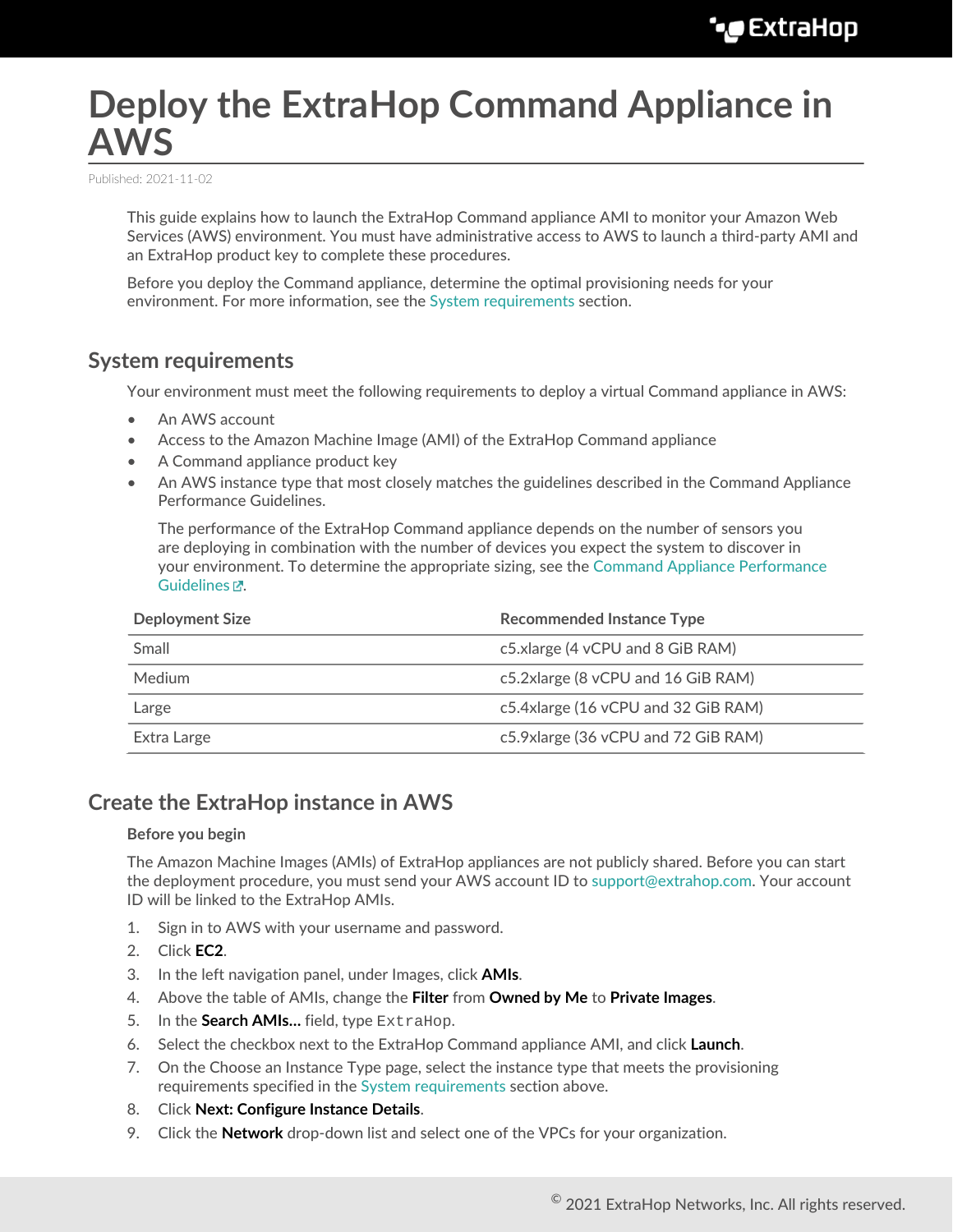You must launch the Command appliance in the same environment as the ExtraHop Discover appliances.

- 10. Select **Stop** as the default shutdown behavior.
- 11. Click the **Protect against accidental termination** checkbox.
- 12. Optional: Click the **IAM role** drop-down list, and select an IAM role.
- 13. Optional: If you want to configure two interfaces for VPC, scroll down to the Network Interfaces section and click **Add Device** to associate another interface with your instance.

The default number of network interfaces is one. The two interfaces must be on two different subnets.

- 14. Click **Next: Add Storage**.
- 15. Click **Add New Volume**.
	- a) In the **Size (GiB)** field, type a value between 40 and 96, based on the performance guidelines **re**.
	- b) Select **General Purpose SSD (gp3)** from the **Volume Type** drop-down list.
- 16. Click **Next: Add Tags**.
- 17. In the **Value** field, enter a name for the instance.
- 18. Click **Next: Configure Security Group**.
- 19. On the Configure Security Group page, follow the procedure below to create a new security group or add ports to an existing group. If you already have a security group with the required ports for ExtraHop, you can skip this step.
	- a) Select either **Create a new Security Group** or **Select an existing security group**. If you choose to edit an existing group, select the group you want to edit. If you choose to create a new group, type a name for the Security group and type a **Description**.
	- b) From the **Type** drop-down list, select a protocol. Type the port number in the Port Range field.
	- c) For each additional port, click the **Add Rule** button. Then, from the **Type** drop-down list, select a protocol, and type the port number in the Port Range field.

The following ports and IP addresses must be opened for the ExtraHop AWS instance:

#### **TCP ports 22, 80, and 443 inbound to the Command appliance**

These ports must be open to download the installer and administer the ExtraHop system.

#### **IP addresses of the ExtraHop Discover appliances that are connected to the Command appliance**

After the Command appliance is launched, you must modify the security groups of the connected Discover appliances to allow traffic in from the Command appliance.

- 20. Click **Review and Launch**.
- 21. Scroll down to review the AMI details, instance type, and security group information, and then click **Launch**.
- 22. In the pop-up window, from the first drop-down list, select **Proceed without a key pair**.
- 23. Click the **I acknowledge…** checkbox and then click **Launch Instance**.
- 24. Click **View Instances** to return to the AWS Management Console. When you return to the AWS Management Console, you can view your instance on the Initializing screen.

Located under the table, on the **Description** tab, is the IP address or hostname for the Command appliance.

## **Register the ExtraHop system**

Complete the following steps to apply your product key and register the system.

If you do not have a product key, contact your ExtraHop account team.